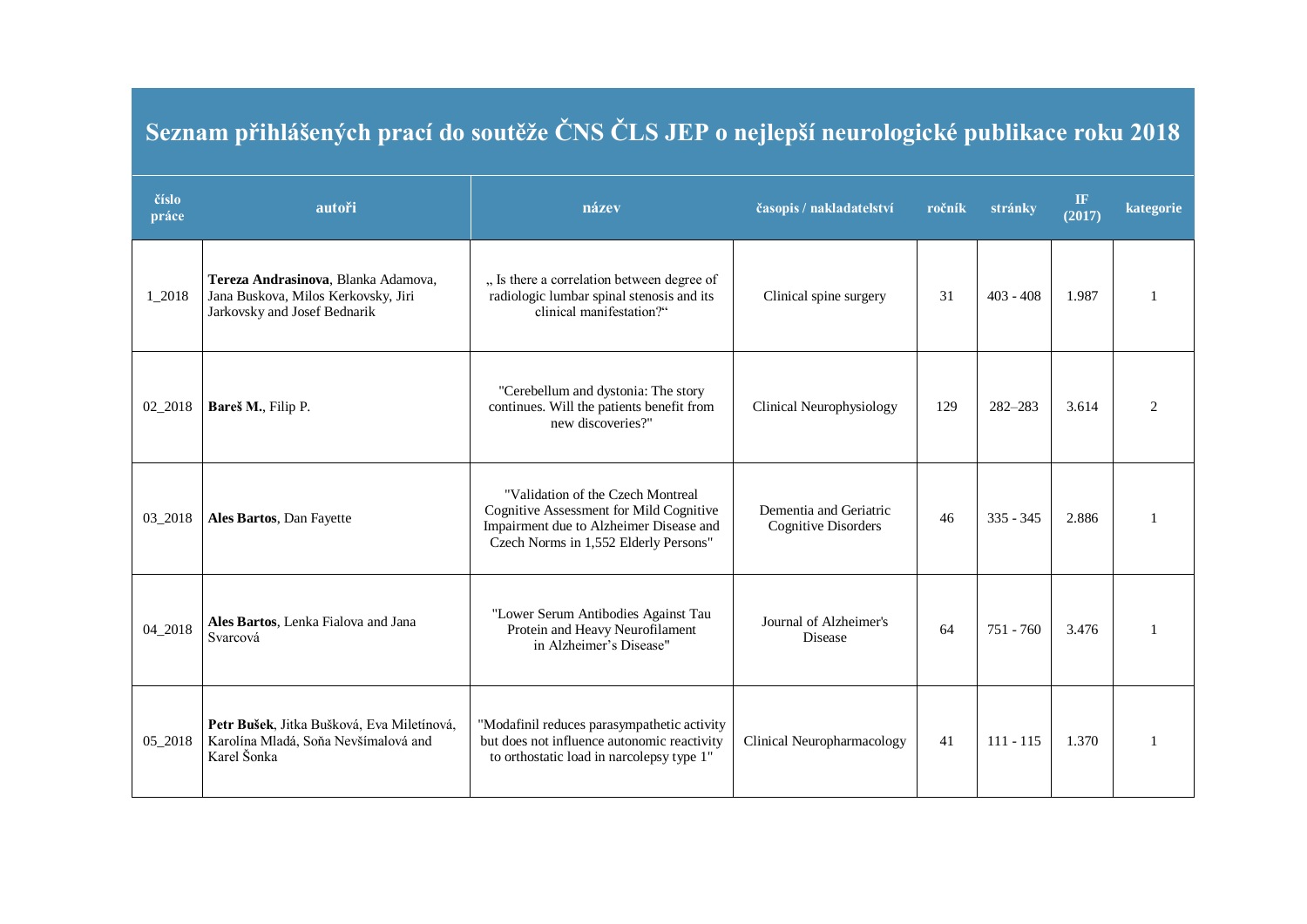| 06_2018 | Dorňák Tomáš & Král Michal &<br>Sedláčková Zuzana & Šaňák Daniel &<br>Čecháková Eva & Divišová Petra<br>&Zapletalová Jana & Kaňovský Petr                                                                                          | "Predictors for Intracranial Hemorrhage<br>Following Intravenous<br>Thrombolysis in Posterior Circulation<br>Stroke"              | <b>Translational Stroke Research</b> | 9  | 582 - 588   | 8.266 | 1,4 |
|---------|------------------------------------------------------------------------------------------------------------------------------------------------------------------------------------------------------------------------------------|-----------------------------------------------------------------------------------------------------------------------------------|--------------------------------------|----|-------------|-------|-----|
| 07_2018 | Pavel Dušek, David Školoudík, Jan Roth &<br>Petr Dušek                                                                                                                                                                             | "Mitochondrial membrane protein-<br>associated<br>neurodegeneration: a case report and<br>literature<br>review"                   | Neurocase                            | 24 | $161 - 165$ | 0.920 |     |
| 08_2018 | P. Dušek, M. Rodinová, I. Lišková, J.<br>Klempíř, J. Zeman, J. Roth, H. Hansíková                                                                                                                                                  | "Buccal Respiratory Chain Complexes I<br>and IV Quantities in Huntington's Disease<br>Patients"                                   | Folia Biologica                      | 64 | $31 - 34$   | 1.044 |     |
| 09_2018 | <b>Josef Faber</b>                                                                                                                                                                                                                 | Intrapsychická imaginace je iluzí<br>digitalizované mentace                                                                       | <b>Ioannes Marcus Marci</b>          |    | 96 stran    |       | 1.3 |
| 10_2018 | Dagmar Krajíčková, Antonín Krajina, Ivo<br>Šteiner, Oldřich Vyšata, Roman Herzig,<br>Miroslav Lojík, Vendelín Chovanec, Jan<br>Raupach, Ondřej Renc, Jan Waishaupt, Eva<br>Vítková, Petr Dulíček, Pavla Čabelková,<br>Martin Vališ | "Fibrin Clot Architecture in Acute Ischemic<br><b>Stroke Treated</b><br>With Mechanical Thrombectomy With<br>Stent-Retrievers"    | <b>Circulation Journal</b>           | 82 | $866 - 873$ | 2.895 |     |
| 11_2018 | Eva Hyncicova, Adam Kalina, Martin<br>Vyhnalek, Tomas Nikolai, Lukas<br>Martinkovic, Jiri Lisy, Jakub Hort, Eva<br>Meluzinova, Jan Laczo                                                                                           | "Health-related quality of life,<br>neuropsychiatric<br>symptoms and structural brain changes in<br>clinically isolated syndrome" | PLOS ONE                             |    | $1 - 13$    | 2.766 |     |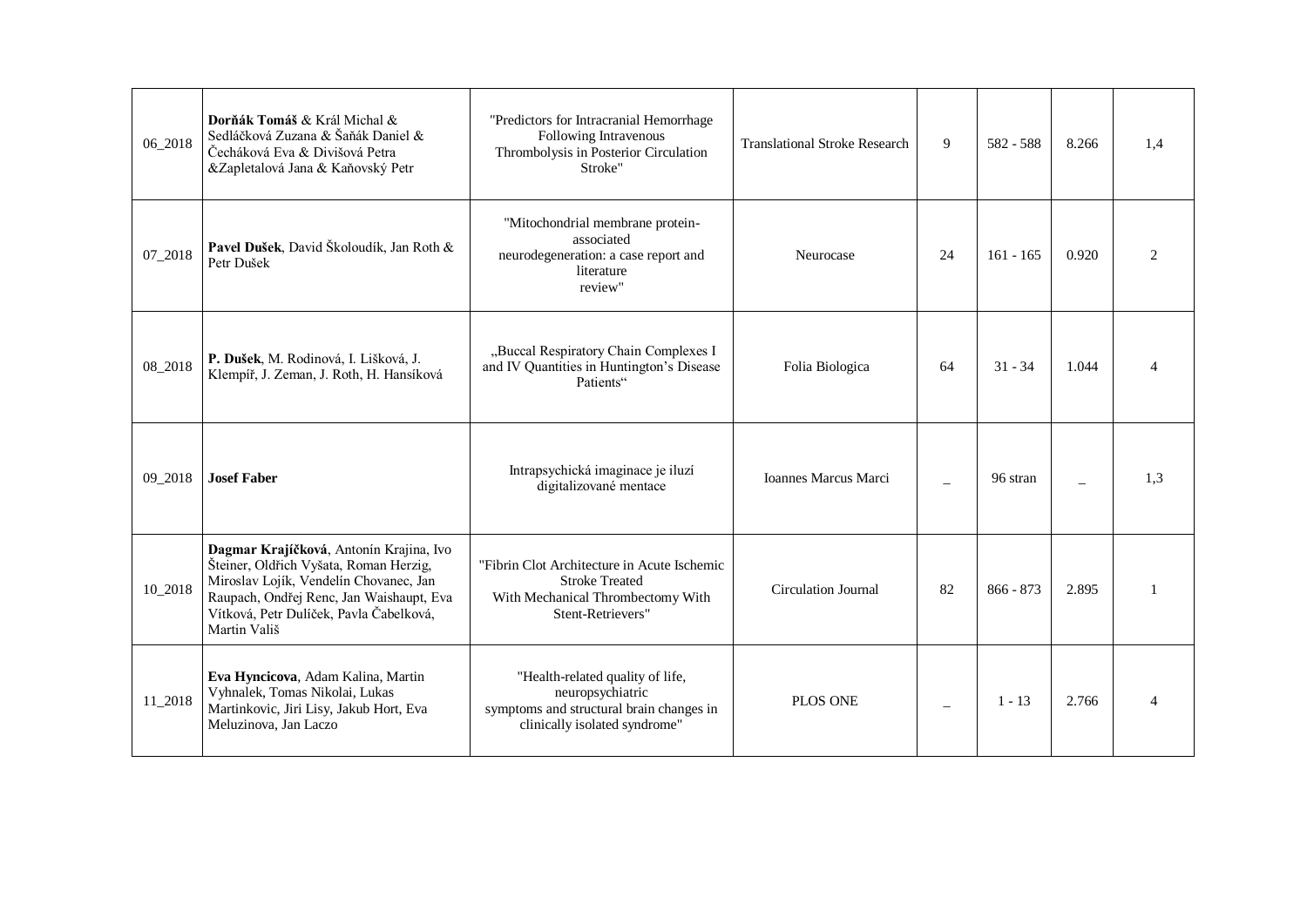| 12_2018 | Martina Parizkova, Ondrej Lerch, Scott<br>Douglas Moffat, Ross Andel, Adela<br>Fendrych Mazancova, Zuzana Nedelska,<br>Martin Vyhnalek, Jakub Hort, Jan Laczó           | "The effect of Alzheimer's disease on<br>spatial navigation strategies"                                                                    | Neurobiology of Aging             | 64 | $107 - 115$          | 4.454 |                               |
|---------|-------------------------------------------------------------------------------------------------------------------------------------------------------------------------|--------------------------------------------------------------------------------------------------------------------------------------------|-----------------------------------|----|----------------------|-------|-------------------------------|
| 13_2018 | Jan Rusz, Tereza Tykalova, Anna Fecíkova,<br>Daniela Stastna, Dusan Urgosík, Robert Jech                                                                                | "Dualistic effect of pallidal deep brain<br>stimulation on motor speech<br>disorders in dystonia"                                          | <b>Brain stimulation</b>          | 11 | $896 - 903$          | 6.120 | 1,4                           |
| 14_2018 | Barbora Soukupova Urbanova, Jaroslava<br>Paulasova Schwabova, Hana Magerova, Petr<br>Jansky,<br>Hana Markova, Martin Vyhnaleka, Jan<br>Laczo, Jakub Hort and Ales Tomek | "Reduced Cerebrovascular<br>Reserve Capacity as a Biomarker<br>of Microangiopathy in Alzheimer's<br>Disease and Mild Cognitive Impairment" | Journal of Alzheimer's<br>Disease | 63 | $465 - 477$          | 3.476 | 1,4                           |
| 15_2018 | Libor Šimůnek, Antonín Krajina, Roman<br>Herzig, Martin Vališ                                                                                                           | "Cerebral Infarction in Young Marijuana<br>Smokers - Case Reports"                                                                         | Acta Medica                       | 61 | $74 - 77$            | 0.600 | $\mathcal{D}_{\mathcal{L}}$   |
| 16_2018 | Martin Vališ, Zbyšek Pavelek a kolektiv                                                                                                                                 | Roztroušená skleróza pro praxi                                                                                                             | Maxdorf s.r.o.                    |    | $188~\mathrm{stran}$ |       | 3                             |
| 17_2018 | Ondřej Volný, Petra Cimflová, Linda<br>Kašičková, David Kachlík                                                                                                         | "Kompletní syndrom a. choroidea anterior<br>v řečově nedominantní hemisféře na<br>podkladě<br>ischemického iktu"                           | Neurologie pro praxi              | 19 | 139 - 141            |       | $\mathfrak{D}_{\mathfrak{p}}$ |